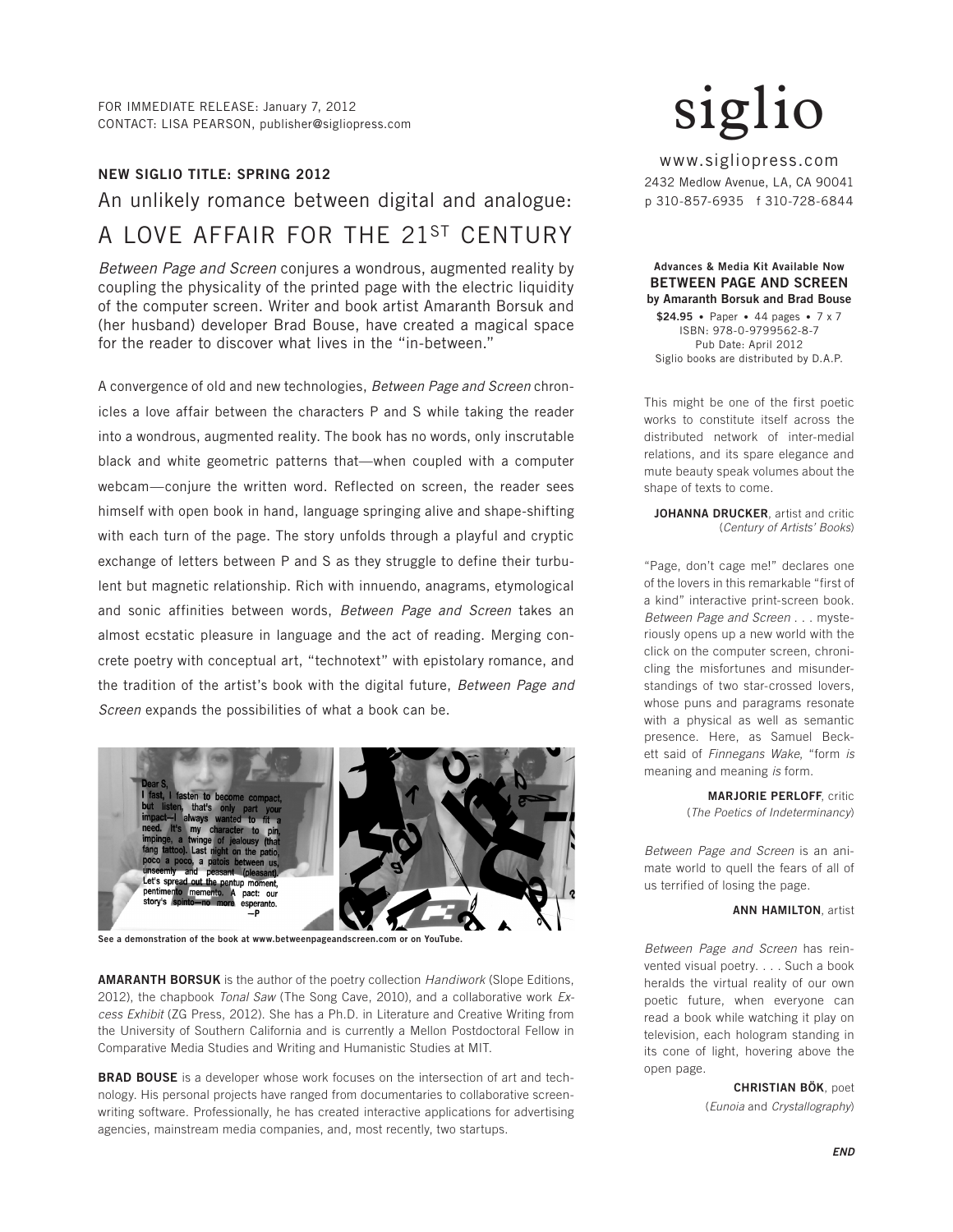INTERNATIONAL AND NATIONAL ATTENTION ACROSS THE WEB FOR

an unlikely romance between digital and analogue

Huffington Post Books, Mashable, Springwise, Flavorwire, Curiosity Counts, Gigoam, and many others fascinated by the wonder of reading:

# BETWEEN PAGE AND SCREEN

by Amaranth Borsuk and Brad Bouse

*Between Page and Screen* conjures an extraordinary augmented reality by coupling the physicality of the printed page with the electric liquidity of the computer screen. Writer and book artist Amaranth Borsuk and (her husband) developer Brad Bouse, have created a magical space for the reader to discover what lives in the "in-between."

Igniting a new and different conversation about books, printed or pixelated, cutting-edge technology and avant-garde literature, *Between Page and Screen*  has stirred the imagination of people across the U.S. and around the world. The video demonstration of how the book works has received over 20,000 hits since it was posted in mid-January. Not yet released, it nevertheless made the top ten English-language books on Amazon in Japan. There are now dozens of blog entries and thousands of tweets about it in English, Thai, Dutch, German, French, and Japanese from a gamut of perspectives: design, media technology, poetry, the future of the book, and creative innovation. The French equivalent of NPR included it on a recent podcast.



See a demonstration of the book at www.betweenpageandscreen.com or on YouTube.

A convergence of old and new technologies, *Between Page and Screen* chronicles a love affair between the characters P and S by taking the reader into a wondrous, augmented reality. The book has no words, only inscrutable black and white geometric patterns that—when coupled with a computer webcam conjure the the text. Reflected on screen, the reader sees himself with open book in hand, language springing alive and shape-shifting with each turn of the page. The story unfolds through a playful and cryptic exchange of letters between P and S as they struggle to define their turbulent but magnetic relationship. Rich with innuendo, anagrams, etymological and sonic affinities

www.sigliopress.com 2432 Medlow Avenue, LA, CA 90041 p 310-857-6935 f 310-728-6844

This might be one of the first poetic works to constitute itself across the distributed network of inter-medial relations, and its spare elegance and mute beauty speak volumes about the shape of texts to come.

JOHANNA DRUCKER, artist and critic (*Century of Artists' Books*)

"Page, don't cage me!" declares one of the lovers in this remarkable "first of a kind" interactive print-screen book. *Between Page and Screen* . . . mysteriously opens up a new world with the click on the computer screen, chronicling the misfortunes and misunderstandings of two star-crossed lovers, whose puns and paragrams resonate with a physical as well as semantic presence. Here, as Samuel Beckett said of *Finnegans Wake*, "form *is* meaning and meaning *is* form.

> MARJORIE PERLOFF, critic (*The Poetics of Indeterminancy*)

*Between Page and Screen* is an animate world to quell the fears of all of us terrified of losing the page.

#### ANN HAMILTON, artist

*Between Page and Screen* has reinvented visual poetry. . . . Such a book heralds the virtual reality of our own poetic future, when everyone can read a book while watching it play on television, each hologram standing in its cone of light, hovering above the open page.

> CHRISTIAN BÖK, poet (*Eunoia* and *Crystallography*)

Advances & Media Kit Available Now BETWEEN PAGE AND SCREEN by Amaranth Borsuk and Brad Bouse

\$24.95 • Paper • 44 pages • 7 x 7 ISBN: 978-0-9799562-8-7 Pub Date: April 2012 Siglio books are distributed by D.A.P.